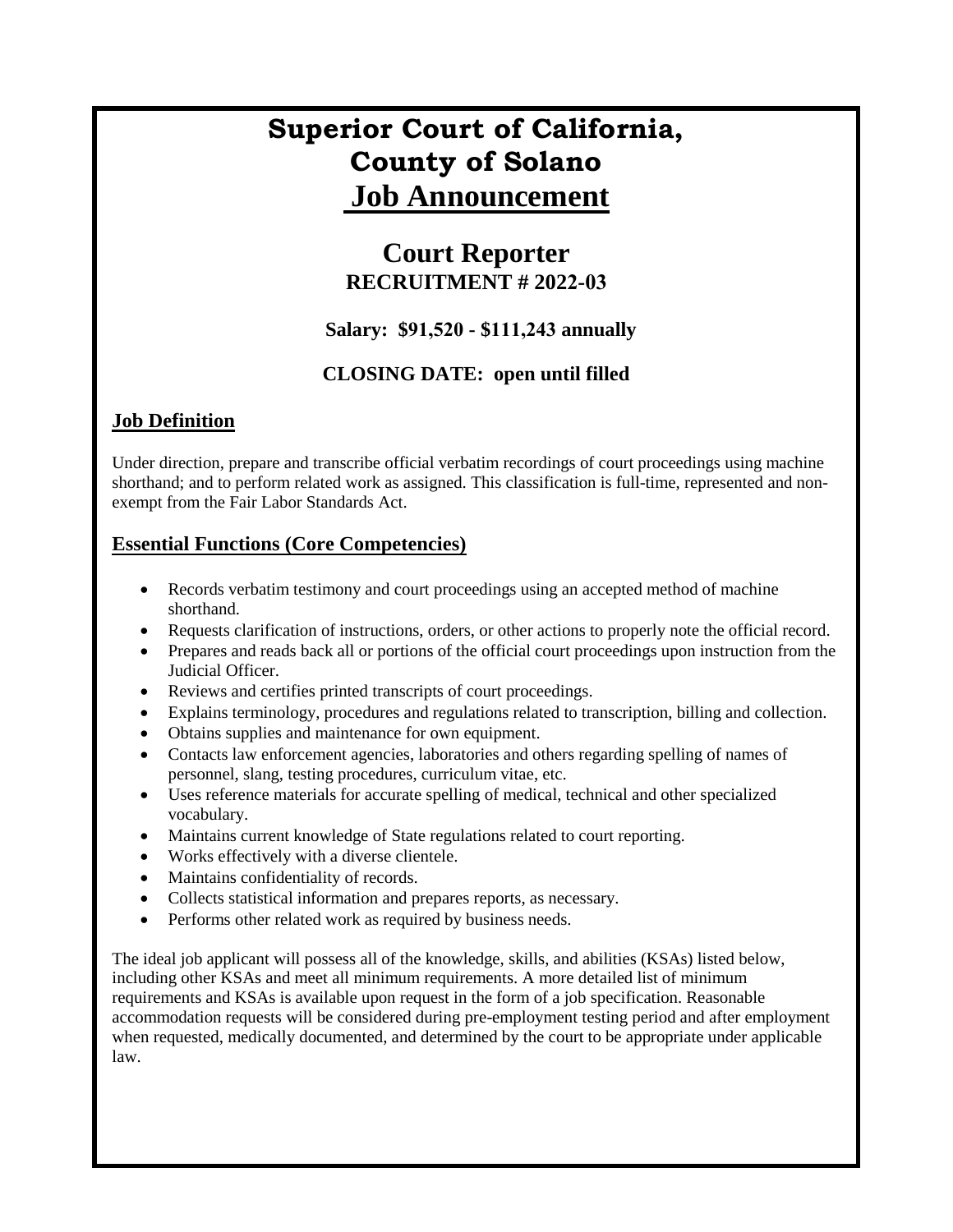**Knowledge, Skills, and Abilities** – The successful applicant will possess the following (KSAs):

- Techniques and procedures for use of machine shorthand equipment, including real-time computer aided approaches.
- Knowledge of trial court system and legal terminology.
- Knowledge of courtroom procedures and protocol.
- Knowledge of laws, codes, and regulations related to court reporting services.
- Knowledge of English grammar, spelling, and punctuation.
- Attention to detail.
- Ability to attend to and distinguish multiple voices.
- $\blacksquare$  Modern office equipment, which may include computer, computer programs, fax, copier, etc.
- Understand and follow complex oral and written instructions.
- Communicate with diplomacy and courtesy.
- **Establish and maintain effective working relationships.**
- Organize and manage multiple priorities.

#### **Educational and Work Experience Requirements**

Must possess and maintain a certificate as a Certified Shorthand Reporter issued by the State of California or evidence of successful testing in accordance with Government Code § 69942.

#### **Desirable Qualifications**

- Real time certification is desirable
	- o Five percent (5%) additional pay differential, if deemed real time capable.
	- $\circ$  Ten percent (10%) additional pay differential, if real time certified by NCRA.

#### **License Requirement**

A valid California driver's license may be required or the ability to provide alternate transportation if prohibited by a medically documented disability from obtaining a driver's license.

#### **Physical Requirements and Work Environment**

The duties assigned to this position requires standing, walking, use hands to finger, handle, pinch, pull objects or controls, reach with hands and arms, climb stairs, and balance. Customarily, assigned work includes the need to sit for long periods of time and may include frequent lifting of up to approximately 10 pounds. Occasional lifting of up to 25 pounds may be required. Some bending, stooping, and/or squatting may be necessary. The noise and traffic level in the work environment are similar to a busy business office. Reasonable accommodation requests will be considered during pre-employment testing period and after employment when requested, medically documented, and determined by the court to be appropriate under applicable law.